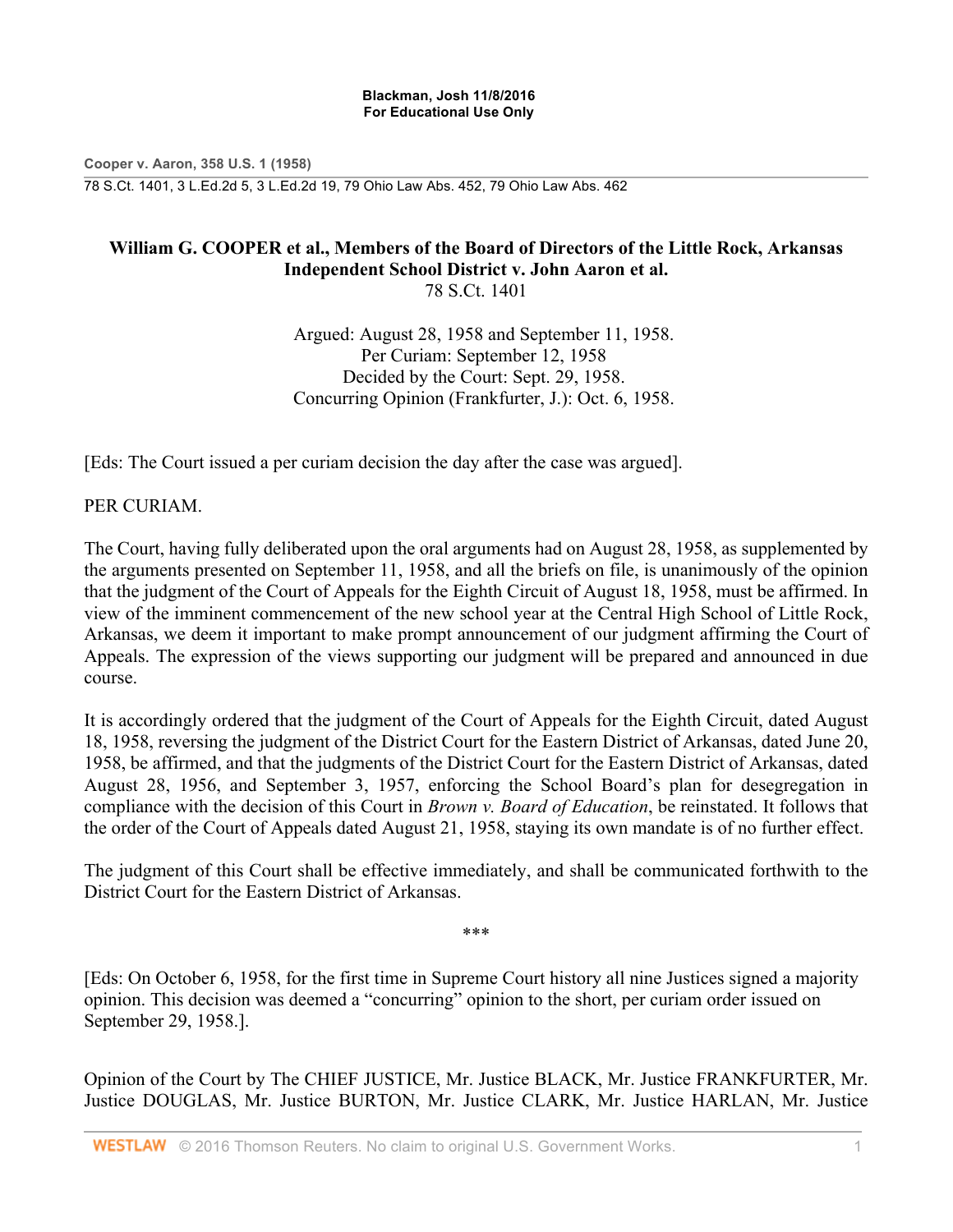**Cooper v. Aaron, 358 U.S. 1 (1958)**

78 S.Ct. 1401, 3 L.Ed.2d 5, 3 L.Ed.2d 19, 79 Ohio Law Abs. 452, 79 Ohio Law Abs. 462

BRENNAN, and Mr. Justice WHITTAKER. [Eds: Note that for the first time in Supreme Court history, **all** nine Justices signed the majority opinion.]

As this case reaches us it raises questions of the highest importance to the maintenance of our federal system of government. It necessarily involves a claim by the Governor and Legislature of a State that there is no duty on state officials to obey federal court orders resting on this Court's considered interpretation of the United States Constitution. Specifically it involves actions by the Governor and Legislature of Arkansas upon the premise that they are not bound by our holding *in Brown v. Board of Education.* That holding was that the Fourteenth Amendment forbids States to use their governmental powers to bar children on racial grounds from attending schools where there is state participation through any arrangement, management, funds or property. We are urged to uphold a suspension of the Little Rock School Board's plan to do away with segregated public schools in Little Rock until state laws and efforts to upset and nullify our holding in Brown v. Board of Education have been further challenged and tested in the courts. We reject these contentions.

The case was argued before us on September 11, 1958. On the following day we unanimously affirmed the judgment of the Court of Appeals for the Eighth Circuit, which had reversed a judgment of the District Court for the Eastern District of Arkansas. The District Court had granted the application of the petitioners, the Little Rock School Board and School Superintendent, to suspend for two and one-half years the operation of the School Board's court-approved desegregation program. In order that the School Board might know, without doubt, its duty in this regard before the opening of school, which had been set for the following Monday, September 15, 1958, we immediately issued the judgment, reserving the expression of our supporting views to a later date.\* This opinion of all of the members of the Court embodies those views.

The following are the facts and circumstances so far as necessary to show how the legal questions are presented.

On May 17, 1954, this Court decided that enforced racial segregation in the public schools of a State is a denial of the equal protection of the laws enjoined by the Fourteenth Amendment. *Brown v. Board of Education*. The Court postponed, pending further argument, formulation of a decree to effectuate this decision. That decree was rendered May 31, 1955. [*Brown v. Board of Education II*]. In the formulation of that decree the Court recognized that good faith compliance with the principles declared in Brown might in some situations 'call for elimination of a variety of obstacles in making the transition to school systems operated in accordance with the constitutional principles set forth in our May 17, 1954, decision.' The Court went on to state:

Courts of equity may properly take into account the public interest in the elimination of such obstacles in a systematic and effective manner. But it should go without saying that the vitality of these constitutional principles cannot be allowed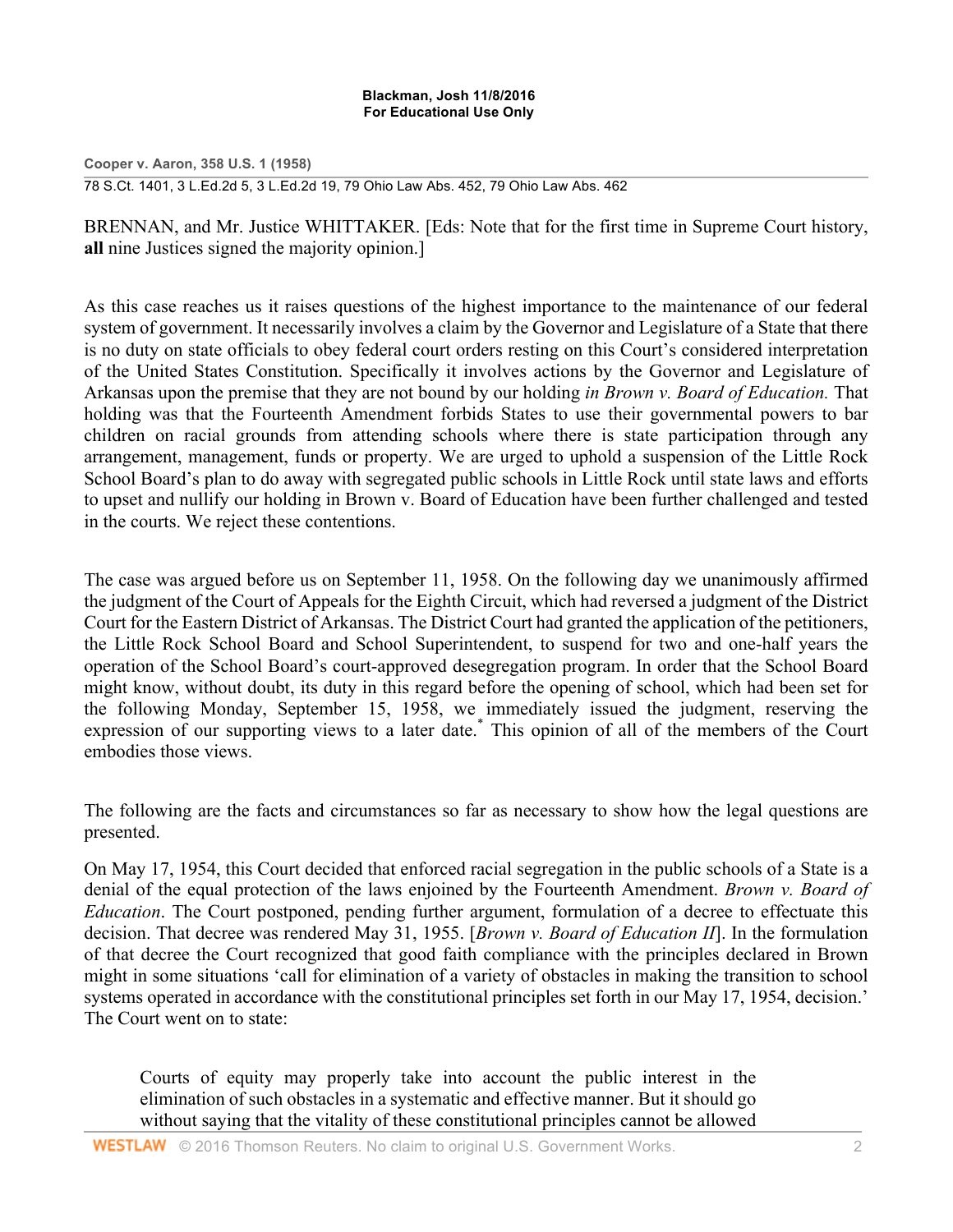#### **Cooper v. Aaron, 358 U.S. 1 (1958)**

78 S.Ct. 1401, 3 L.Ed.2d 5, 3 L.Ed.2d 19, 79 Ohio Law Abs. 452, 79 Ohio Law Abs. 462

to yield simply because of disagreement with them.

While giving weight to these public and private considerations, the courts will require that the defendants make a prompt and reasonable start toward full compliance with our May 17, 1954, ruling. Once such a start has been made, the courts may find that additional time is necessary to carry out the ruling in an effective manner. The burden rests upon the defendants to establish that such time is necessary in the public interest and is consistent with good faith compliance at the earliest practicable date. To that end, the courts may consider problems related to administration, arising from the physical condition of the school plant, the school transportation system, personnel, revision of school districts and attendance areas into compact units to achieve a system of determining admission to the public schools on a nonracial basis, and revision of local laws and regulations which may be necessary in solving the foregoing problems.

Under such circumstances, the District Courts were directed to require 'a prompt and reasonable start toward full compliance,' and to take such action as was necessary to bring about the end of racial segregation in the public schools 'with all deliberate speed.' Ibid. Of course, in many locations, obedience to the duty of desegregation would require the immediate general admission of Negro children, otherwise qualified as students for their appropriate classes, at particular schools. On the other hand, a District Court, after analysis of the relevant factors (which, of course, excludes hostility to racial desegregation), might conclude that justification existed for not requiring the present nonsegregated admission of all qualified Negro children. In such circumstances, however, the Court should scrutinize the program of the school authorities to make sure that they had developed arrangements pointed toward the earliest practicable completion of desegregation, and had taken appropriate steps to put their program into effective operation. It was made plain that delay in any guise in order to deny the constitutional rights of Negro children could not be countenanced, and that only a prompt start, diligently and earnestly pursued, to eliminate racial segregation from the public schools could constitute good faith compliance. State authorities were thus duty bound to devote every effort toward initiating desegregation and bringing about the elimination of racial discrimination in the public school system.

On May 20, 1954, three days after the first Brown opinion, the Little Rock District School Board adopted, and on May 23, 1954, made public, a statement of policy entitled 'Supreme Court Decision—Segregation in Public Schools.' In this statement the Board recognized that

It is our responsibility to comply with Federal Constitutional Requirements and we intend to do so when the Supreme Court of the United States outlines the method to be followed.

Thereafter the Board undertook studies of the administrative problems confronting the transition to a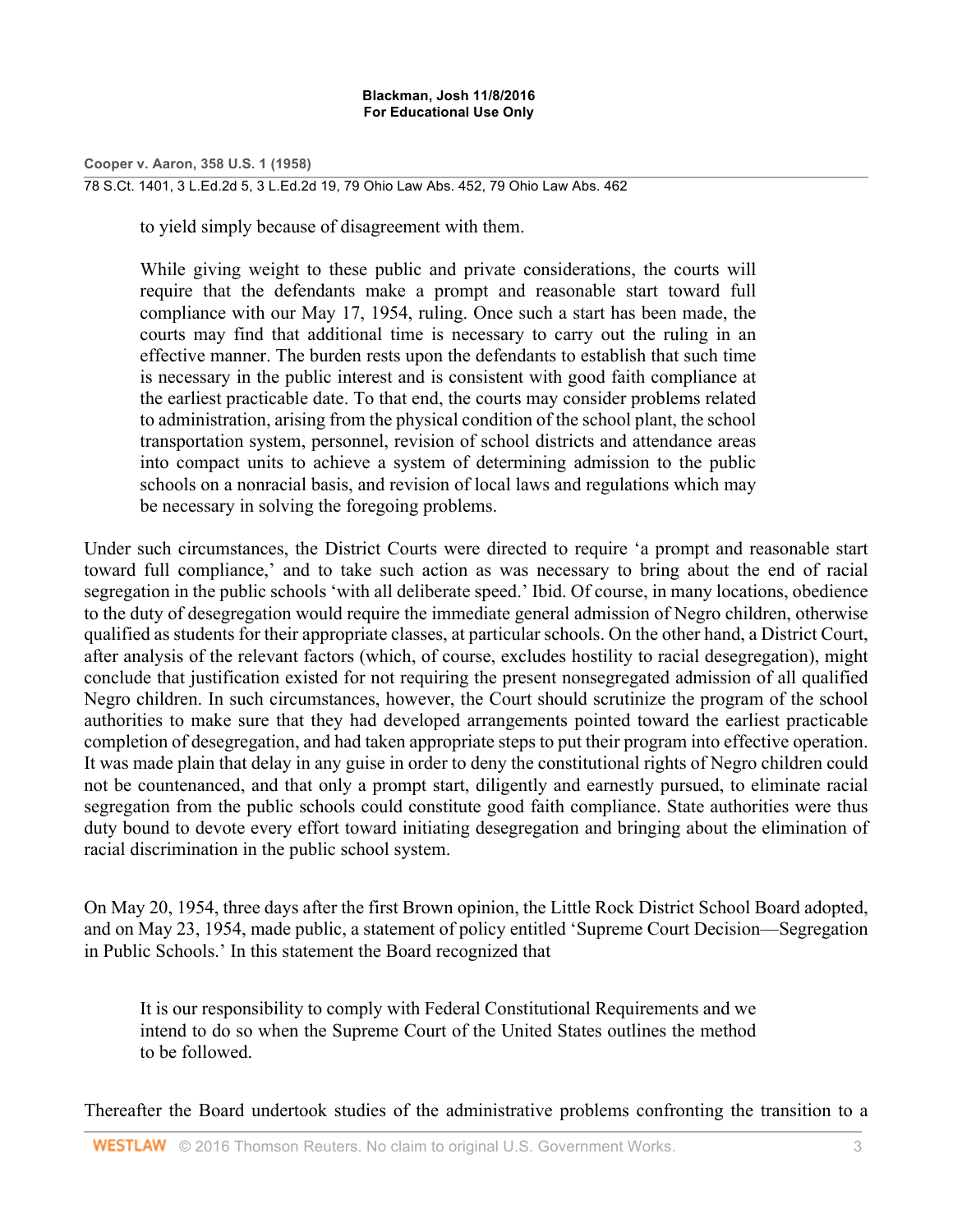#### **Cooper v. Aaron, 358 U.S. 1 (1958)**

78 S.Ct. 1401, 3 L.Ed.2d 5, 3 L.Ed.2d 19, 79 Ohio Law Abs. 452, 79 Ohio Law Abs. 462

desegregated public school system at Little Rock. It instructed the Superintendent of Schools to prepare a plan for desegregation, and approved such a plan on May 24, 1955, seven days before the second Brown opinion. The plan provided for desegregation at the senior high school level (grades 10 through 12) as the first stage. Desegregation at the junior high and elementary levels was to follow. It was contemplated that desegregation at the high school level would commence in the fall of 1957, and the expectation was that complete desegregation of the school system would be accomplished by 1963. Following the adoption of this plan, the Superintendent of Schools discussed it with a large number of citizen groups in the city. As a result of these discussions, the Board reached the conclusion that 'a large majority of the residents' of Little Rock were of 'the belief \* \* \* that the Plan, although objectionable in principle,' from the point of view of those supporting segregated schools, 'was still the best for the interests of all pupils in the District.'

Upon challenge by a group of Negro plaintiffs desiring more rapid completion of the desegregation process, the District Court upheld the School Board's plan, Aaron v. Cooper. The Court of Appeals affirmed. Review of that judgment was not sought here.

While the School Board was thus going forward with its preparation for desegregating the Little Rock school system, other state authorities, in contrast, were actively pursuing a program designed to perpetuate in Arkansas the system of racial segregation which this Court had held violated the Fourteenth Amendment. First came, in November 1956, an amendment to the State Constitution flatly commanding the Arkansas General Assembly to oppose 'in every Constitutional manner the Un-constitutional desegregation decisions of May 17, 1954 and May 31, 1955 of the United States Supreme Court,' and, through the initiative, a pupil assignment law. Pursuant to this state constitutional command, a law relieving school children from compulsory attendance at racially mixed schools, and a law establishing a State Sovereignty Commission, were enacted by the General Assembly in February 1957.

The School Board and the Superintendent of Schools nevertheless continued with preparations to carry out the first stage of the desegregation program. Nine Negro children were scheduled for admission in September 1957 to Central High School, which has more than two thousand students. Various administrative measures, designed to assure the smooth transition of this first stage of desegregation, were undertaken.

On September 2, 1957, the day before these Negro students were to enter Central High, the school authorities were met with drastic opposing action on the part of the Governor of Arkansas who dispatched units of the Arkansas National Guard to the Central High School grounds and placed the school 'off limits' to colored students. As found by the District Court in subsequent proceedings, the Governor's action had not been requested by the school authorities, and was entirely unheralded. The findings were these:

Up to this time [September 2], no crowds had gathered about Central High School and no acts of violence or threats of violence in connection with the carrying out of the plan had occurred. Nevertheless, out of an abundance of caution, the school authorities had frequently conferred with the Mayor and Chief of Police of Little Rock about taking appropriate steps by the Little Rock police to prevent any possible disturbances or acts of violence in connection with the attendance of the 9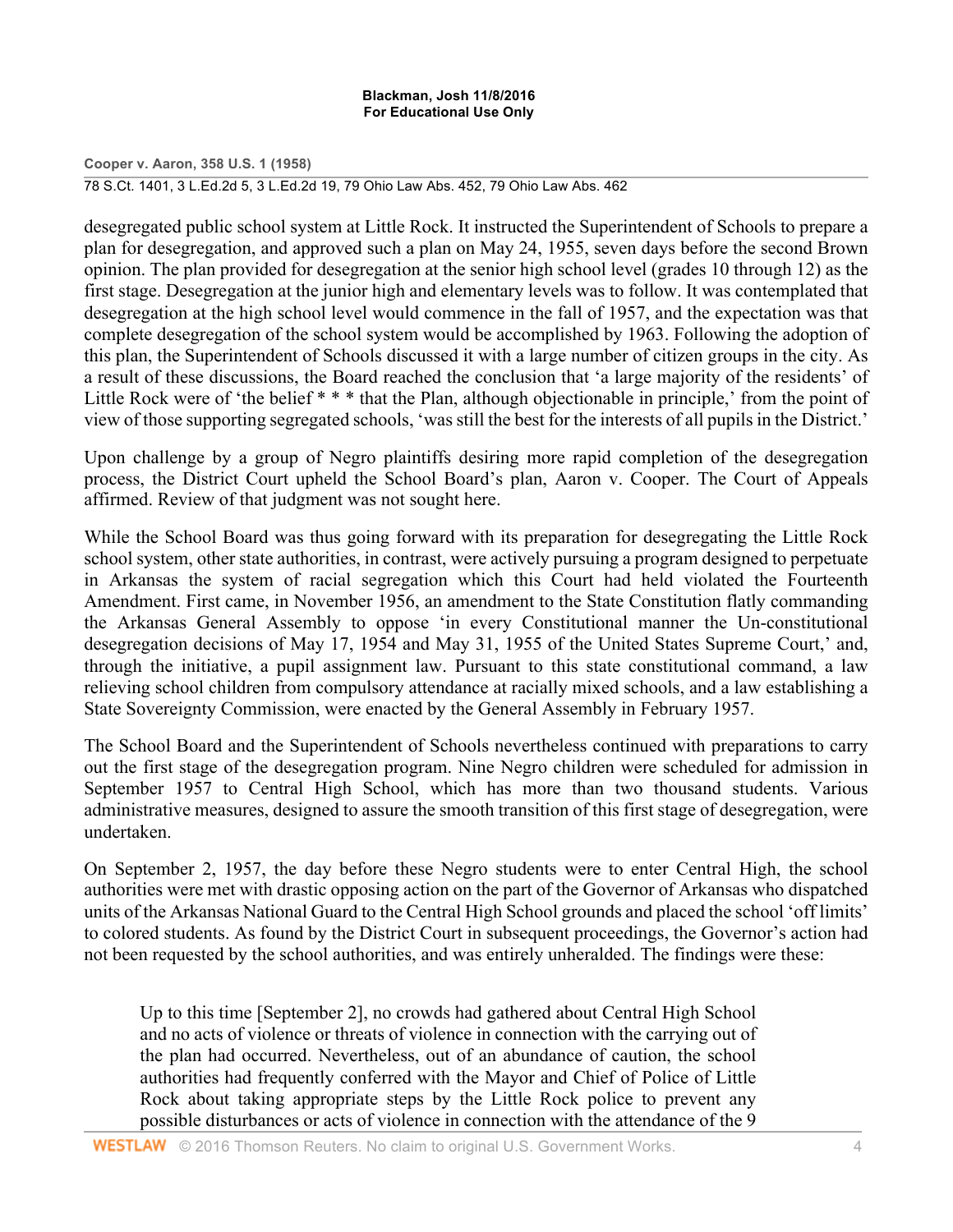#### **Cooper v. Aaron, 358 U.S. 1 (1958)**

78 S.Ct. 1401, 3 L.Ed.2d 5, 3 L.Ed.2d 19, 79 Ohio Law Abs. 452, 79 Ohio Law Abs. 462

colored students at Central High School. The Mayor considered that the Little Rock police force could adequately cope with any incidents which might arise at the opening of school. The Mayor, the Chief of Police, and the school authorities made no request to the Governor or any representative of his for State assistance in maintaining peace and order at Central High School. Neither the Governor nor any other official of the State government consulted with the Little Rock authorities about whether the Little Rock police were prepared to cope with any incidents which might arise at the school, about any need for State assistance in maintaining peace and order, or about stationing the Arkansas National Guard at Central High School.

The Board's petition for postponement in this proceeding states: 'The effect of that action [of the Governor] was to harden the core of opposition to the Plan and cause many persons who theretofore had reluctantly accepted the Plan to believe there was some power in the State of Arkansas which, when exerted, could nullify the Federal law and permit disobedience of the decree of this [District] Court, and from that date hostility to the Plan was increased and criticism of the officials of the [School] District has become more bitter and unrestrained.' The Governor's action caused the School Board to request the Negro students on September 2 not to attend the high school 'until the legal dilemma was solved.' The next day, September 3, 1957, the Board petitioned the District Court for instructions, and the court, after a hearing, found that the Board's request of the Negro students to stay away from the high school had been made because of the stationing of the military guards by the state authorities. The court determined that this was not a reason for departing from the approved plan, and ordered the School Board and Superintendent to proceed with it.

On the morning of the next day, September 4, 1957, the Negro children attempted to enter the high school but, as the District Court later found, units of the Arkansas National Guard 'acting pursuant to the Governor's order, stood shoulder to shoulder at the school grounds and thereby forcibly prevented the 9 Negro students \* \* \* from entering,' as they continued to do every school day during the following three weeks.

That same day, September 4, 1957, the United States Attorney for the Eastern District of Arkansas was requested by the District Court to begin an immediate investigation in order to fix responsibility for the interference with the orderly implementation of the District Court's direction to carry out the desegregation program. Three days later, September 7, the District Court denied a petition of the School Board and the Superintendent of Schools for an order temporarily suspending continuance of the program.

Upon completion of the United States Attorney's investigation, he and the Attorney General of the United States, at the District Court's request, entered the proceedings and filed a petition on behalf of the United States, as *amicus curiae*, to enjoin the Governor of Arkansas and officers of the Arkansas National Guard from further attempts to prevent obedience to the court's order. After hearings on the petition, the District Court found that the School Board's plan had been obstructed by the Governor through the use of National Guard troops, and granted a preliminary injunction on September 20, 1957, enjoining the Governor and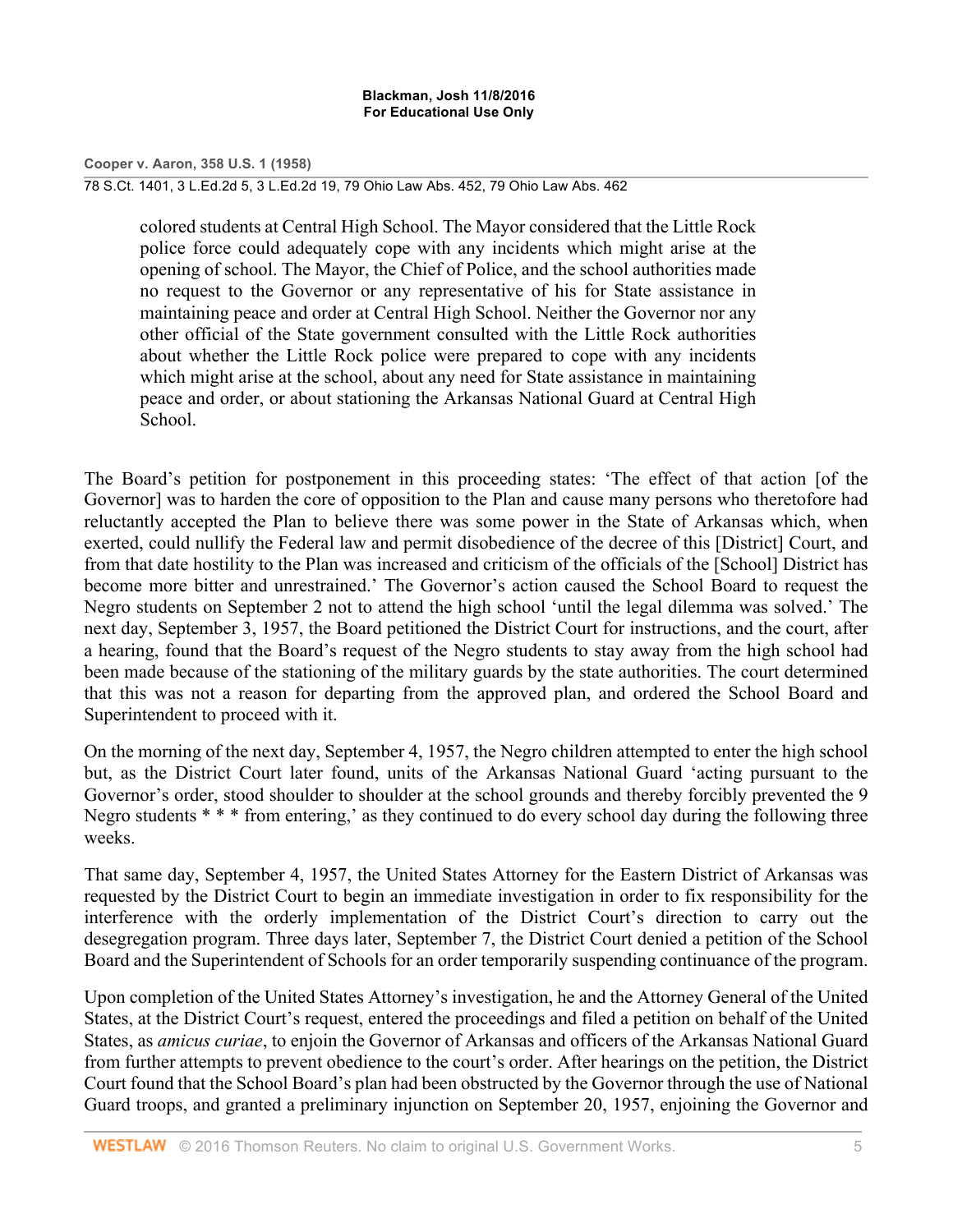#### **Cooper v. Aaron, 358 U.S. 1 (1958)**

78 S.Ct. 1401, 3 L.Ed.2d 5, 3 L.Ed.2d 19, 79 Ohio Law Abs. 452, 79 Ohio Law Abs. 462

the officers of the Guard from preventing the attendance of Negro children at Central High School, and from otherwise obstructing or interfering with the orders of the court in connection with the plan. The National Guard was then withdrawn from the school.

The next school day was Monday, September 23, 1957. The Negro children entered the high school that morning under the protection of the Little Rock Police Department and members of the Arkansas State Police. But the officers caused the children to be removed from the school during the morning because they had difficulty controlling a large and demonstrating crowd which had gathered at the high school. On September 25, however, the President of the United States dispatched federal troops to Central High School and admission of the Negro students to the school was thereby effected. Regular army troops continued at the high school until November 27, 1957. They were then replaced by federalized National Guardsmen who remained throughout the balance of the school year. Eight of the Negro students remained in attendance at the school throughout the school year.

We come now to the aspect of the proceedings presently before us. On February 20, 1958, the School Board and the Superintendent of Schools filed a petition in the District Court seeking a postponement of their program for desegregation. Their position in essence was that because of extreme public hostility, which they stated had been engendered largely by the official attitudes and actions of the Governor and the Legislature, the maintenance of a sound educational program at Central High School, with the Negro students in attendance, would be impossible. The Board therefore proposed that the Negro students already admitted to the school be withdrawn and sent to segregated schools, and that all further steps to carry out the Board's desegregation program be postponed for a period later suggested by the Board to be two and one-half years.

After a hearing the District Court granted the relief requested by the Board. Among other things the court found that the past year at Central High School had been attended by conditions of 'chaos, bedlam and turmoil'; that there were 'repeated incidents of more or less serious violence directed against the Negro students and their property'; that there was 'tension and unrest among the school administrators, the classroom teachers, the pupils, and the latters' parents, which inevitably had an adverse effect upon the educational program'; that a school official was threatened with violence; that a 'serious financial burden' had been cast on the School District; that the education of the students had suffered 'and under existing conditions will continue to suffer'; that the Board would continue to need 'military assistance or its equivalent'; that the local police department would not be able 'to detail enough men to afford the necessary protection'; and that the situation was 'intolerable.'

The District Court's judgment was dated June 20, 1958. The Negro respondents appealed to the Court of Appeals for the Eighth Circuit and also sought there a stay of the District Court's judgment. At the same time they filed a petition for certiorari in this Court asking us to review the District Court's judgment without awaiting the disposition of their appeal to the Court of Appeals, or of their petition to that court for a stay. That we declined to do. The Court of Appeals did not act on the petition for a stay but on August 18, 1958, after convening in special session on August 4 and hearing the appeal, reversed the District Court. On August 21, 1958, the Court of Appeals stayed its mandate to permit the School Board to petition this Court for certiorari. Pending the filing of the School Board's petition for certiorari, the Negro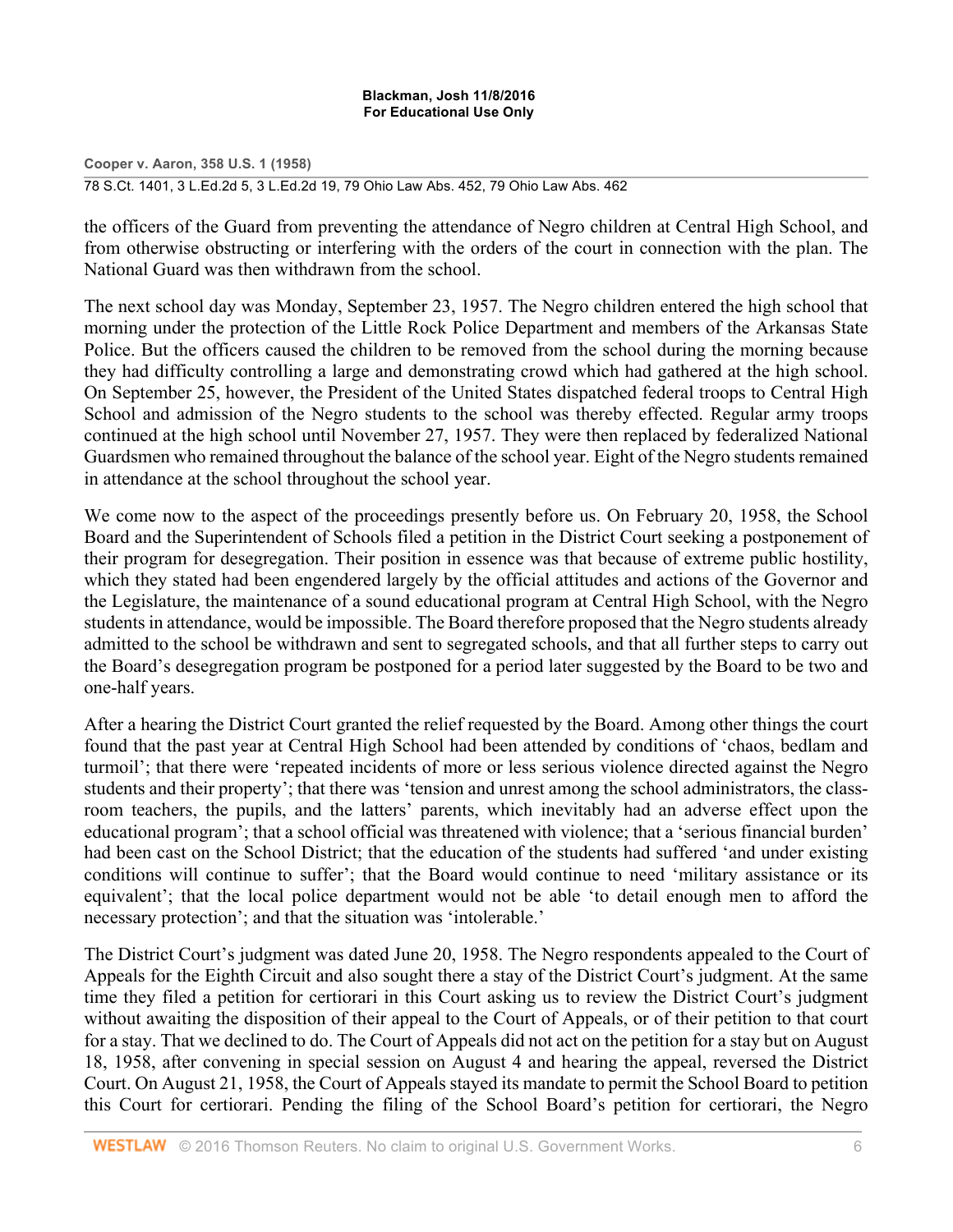#### **Cooper v. Aaron, 358 U.S. 1 (1958)**

78 S.Ct. 1401, 3 L.Ed.2d 5, 3 L.Ed.2d 19, 79 Ohio Law Abs. 452, 79 Ohio Law Abs. 462

respondents, on August 23, 1958, applied to Mr. Justice Whittaker, as Circuit Justice for the Eighth Circuit, to stay the order of the Court of Appeals withholding its own mandate and also to stay the District Court's judgment. In view of the nature of the motions, he referred them to the entire Court. Recognizing the vital importance of a decision of the issues in time to permit arrangements to be made for the 1958–1959 school year, we convened in Special Term on August 28, 1958, and heard oral argument on the respondents' motions, and also argument of the Solicitor General who, by invitation, appeared for the United States as *amicus curiae*, and asserted that the Court of Appeals' judgment was clearly correct on the merits, and urged that we vacate its stay forthwith. Finding that respondents' application necessarily involved consideration of the merits of the litigation, we entered an order which deferred decision upon the motions pending the disposition of the School Board's petition for certiorari, and fixed September 8, 1958, as the day on or before which such petition might be filed, and September 11, 1958, for oral argument upon the petition. The petition for certiorari, duly filed, was granted in open Court on September 11, 1958, and further arguments were had, the Solicitor General again urging the correctness of the judgment of the Court of Appeals. On September 12, 1958, as already mentioned, we unanimously affirmed the judgment of the Court of Appeals in the *per curiam* opinion set forth in the margin at the outset of this opinion.

In affirming the judgment of the Court of Appeals which reversed the District Court we have accepted without reservation the position of the School Board, the Superintendent of Schools, and their counsel that they displayed entire good faith in the conduct of these proceedings and in dealing with the unfortunate and distressing sequence of events which has been outlined. We likewise have accepted the findings of the District Court as to the conditions at Central High School during the 1957–1958 school year, and also the findings that the educational progress of all the students, white and colored, of that school has suffered and will continue to suffer if the conditions which prevailed last year are permitted to continue.

The significance of these findings, however, is to be considered in light of the fact, indisputably revealed by the record before us, that the conditions they depict are directly traceable to the actions of legislators and executive officials of the State of Arkansas, taken in their official capacities, which reflect their own determination to resist this Court's decision in the Brown case and which have brought about violent resistance to that decision in Arkansas. In its petition for certiorari filed in this Court, the School Board itself describes the situation in this language:

The legislative, executive, and judicial departments of the state government opposed the desegregation of Little Rock schools by enacting laws, calling out troops, making statements villifying federal law and federal courts, and failing to utilize state law enforcement agencies and judicial processes to maintain public peace.

One may well sympathize with the position of the Board in the face of the frustrating conditions which have confronted it, but, regardless of the Board's good faith, the actions of the other state agencies responsible for those conditions compel us to reject the Board's legal position. Had Central High School been under the direct management of the State itself, it could hardly be suggested that those immediately in charge of the school should be heard to assert their own good faith as a legal excuse for delay in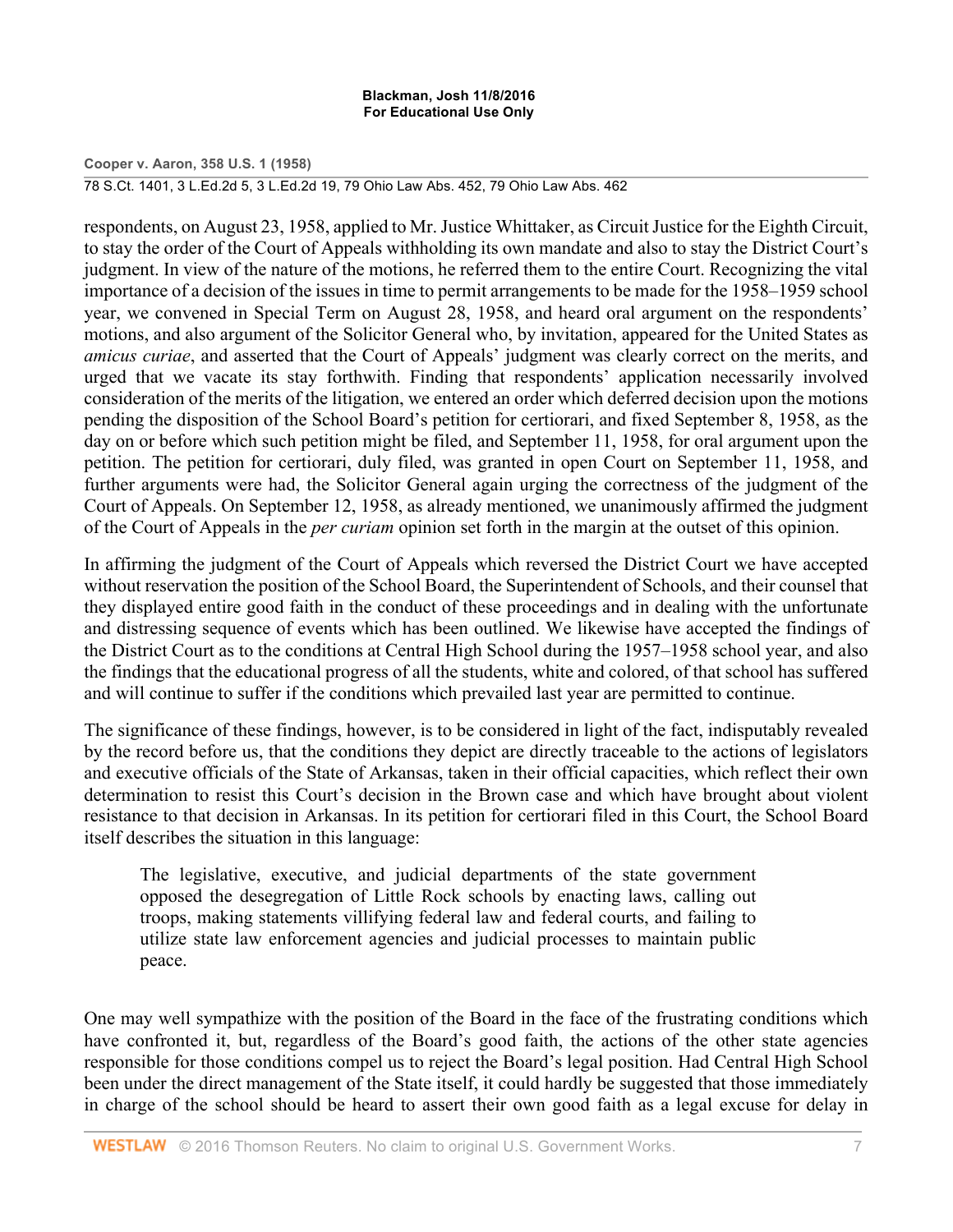#### **Cooper v. Aaron, 358 U.S. 1 (1958)**

78 S.Ct. 1401, 3 L.Ed.2d 5, 3 L.Ed.2d 19, 79 Ohio Law Abs. 452, 79 Ohio Law Abs. 462

implementing the constitutional rights of these respondents, when vindication of those rights was rendered difficult of impossible by the actions of other state officials. The situation here is in no different posture because the members of the School Board and the Superintendent of Schools are local officials; from the point of view of the Fourteenth Amendment, they stand in this litigation as the agents of the State.

The constitutional rights of respondents are not to be sacrificed or yielded to the violence and disorder which have followed upon the actions of the Governor and Legislature. As this Court said some 41 years ago in a unanimous opinion in a case involving another aspect of racial segregation: 'It is urged that this proposed segregation will promote the public peace by preventing race conflicts. Desirable as this is, and important as is the preservation of the public peace, this aim cannot be accomplished by laws or ordinances which deny rights created or protected by the federal Constitution.' *Buchanan v. Warley*. Thus law and order are not here to be preserved by depriving the Negro children of their constitutional rights. The record before us clearly establishes that the growth of the Board's difficulties to a magnitude beyond its unaided power to control is the product of state action. Those difficulties, as counsel for the Board forthrightly conceded on the oral argument in this Court, can also be brought under control by state action.

The controlling legal principles are plain. The command of the Fourteenth Amendment is that no 'State' shall deny to any person within its jurisdiction the equal protection of the laws. 'A State acts by its legislative, its executive, or its judicial authorities. It can act in no other way. The constitutional provision, therefore, must mean that no agency of the State, or of the officers or agents by whom its powers are exerted, shall deny to any person within its jurisdiction the equal protection of the laws. Whoever, by virtue of public position under a State government, \* \* \* denies or takes away the equal protection of the laws, violates the constitutional inhibition; and as he acts in the name and for the State, and is clothed with the State's power, his act is that of the State. This must be so, or the constitutional prohibition has no meaning.' *Ex parte Virginia*. Thus the prohibitions of the Fourteenth Amendment extend to all action of the State denying equal protection of the laws; whatever the agency of the State taking the action, see *Virginia v. Rives*; *Com. of Pennsylvania v. Board of Directors of City Trusts of Philadelphia*; *Shelley v. Kraemer*; or whatever the guise in which it is taken. In short, the constitutional rights of children not to be discriminated against in school admission on grounds of race or color declared by this Court in the Brown case can neither be nullified openly and directly by state legislators or state executive or judicial officers, nor nullified indirectly by them through evasive schemes for segregation whether attempted 'ingeniously or ingenuously.' *Smith v. Texas*.

What has been said, in the light of the facts developed, is enough to dispose of the case. However, we should answer the premise of the actions of the Governor and Legislature that they are not bound by our holding in the Brown case. It is necessary only to recall some basic constitutional propositions which are settled doctrine.

Article VI of the Constitution makes the Constitution the 'supreme Law of the Land.' In 1803, Chief Justice Marshall, speaking for a unanimous Court, referring to the Constitution as 'the fundamental and paramount law of the nation,' declared in the notable case of *Marbury v. Madison*, that 'It is emphatically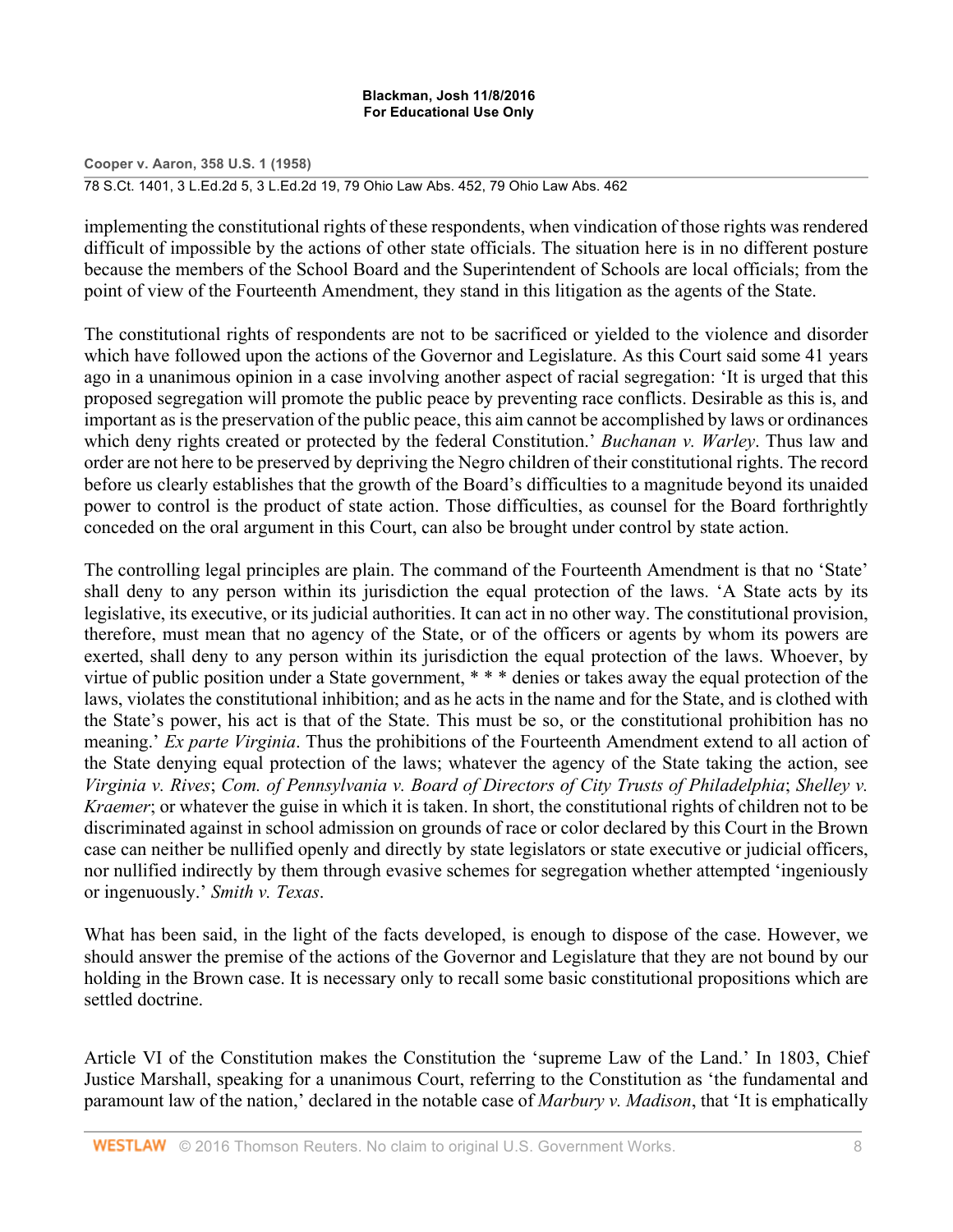#### **Cooper v. Aaron, 358 U.S. 1 (1958)**

78 S.Ct. 1401, 3 L.Ed.2d 5, 3 L.Ed.2d 19, 79 Ohio Law Abs. 452, 79 Ohio Law Abs. 462

the province and duty of the judicial department to say what the law is.' This decision declared the basic principle that the federal judiciary is supreme in the exposition of the law of the Constitution, and that principle has ever since been respected by this Court and the Country as a permanent and indispensable feature of our constitutional system. It follows that the interpretation of the Fourteenth Amendment enunciated by this Court in the Brown case is the supreme law of the land, and Art. VI of the Constitution makes it of binding effect on the States 'any Thing in the Constitution or Laws of any State to the Contrary notwithstanding.' Every state legislator and executive and judicial officer is solemnly committed by oath taken pursuant to Art. VI, ¶3 'to support this Constitution.' Chief Justice Taney, speaking for a unanimous Court in 1859, said that this requirement reflected the framers' 'anxiety to preserve it [the Constitution] in full force, in all its powers, and to guard against resistance to or evasion of its authority, on the part of a State. \* \* \*' *Ableman v. Booth*.

No state legislator or executive or judicial officer can war against the Constitution without violating his undertaking to support it. Chief Justice Marshall spoke for a unanimous Court in saying that: 'If the legislatures of the several states may, at will, annul the judgments of the courts of the United States, and destroy the rights acquired under those judgments, the constitution itself becomes a solemn mockery  $*$ \*.' *United States v. Peters*. A Governor who asserts a power to nullify a federal court order is similarly restrained. If he had such power, said Chief Justice Hughes, in 1932, also for a unanimous Court, 'it is manifest that the fiat of a state Governor, and not the Constitution of the United States, would be the supreme law of the land; that the restrictions of the Federal Constitution upon the exercise of state power would be but impotent phrases \* \* \*.' *Sterling v. Constantin*.

It is, of course, quite true that the responsibility for public education is primarily the concern of the States, but it is equally true that such responsibilities, like all other state activity, must be exercised consistently with federal constitutional requirements as they apply to state action. The Constitution created a government dedicated to equal justice under law. The Fourteenth Amendment embodied and emphasized that ideal. State support of segregated schools through any arrangement, management, funds, or property cannot be squared with the Amendment's command that no State shall deny to any person within its jurisdiction the equal protection of the laws. The right of a student not to be segregated on racial grounds in schools so maintained is indeed so fundamental and pervasive that it is embraced in the concept of due process of law. *Bolling v. Sharpe*,. The basic decision in *Brown* was unanimously reached by this Court only after the case had been briefed and twice argued and the issues had been given the most serious consideration. Since the first *Brown* opinion three new Justices have come to the Court. They are at one with the Justices still on the Court who participated in that basic decision as to its correctness, and that decision is now unanimously reaffirmed. The principles announced in that decision and the obedience of the States to them, according to the command of the Constitution, are indispensable for the protection of the freedoms guaranteed by our fundamental charter for all of us. Our constitutional ideal of equal justice under law is thus made a living truth.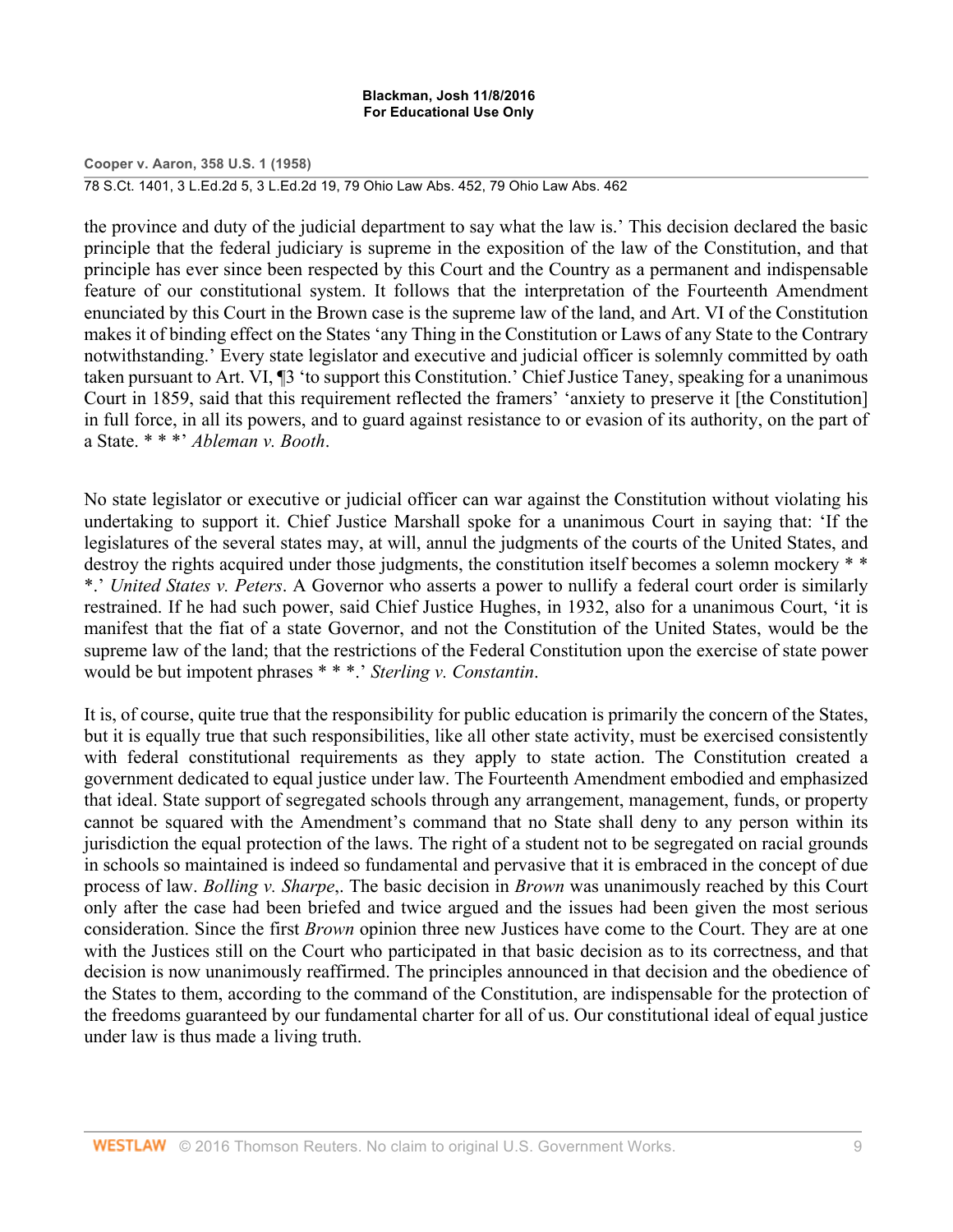**Cooper v. Aaron, 358 U.S. 1 (1958)**

78 S.Ct. 1401, 3 L.Ed.2d 5, 3 L.Ed.2d 19, 79 Ohio Law Abs. 452, 79 Ohio Law Abs. 462

### Concurring opinion of Mr. Justice FRANKFURTER.

While unreservedly participating with my brethren in our joint opinion, I deem it appropriate also to deal individually with the great issue here at stake.

. . .

We are now asked to hold that the illegal, forcible interference by the State of Arkansas with the continuance of what the Constitution commands, and the consequences in disorder that it entrained, should be recognized as justification for undoing what the School Board had formulated, what the District Court in 1955 had directed to be carried out, and what was in process of obedience. No explanation that may be offered in support of such a request can obscure the inescapable meaning that law should bow to force. To yield to such a claim would be to enthrone official lawlessness and lawlessness if not checked is the precursor of anarchy. On the few tragic occasions in the history of the Nation, North and South, when law was forcibly resisted or systematically evaded, it has signalled the breakdown of constitutional processes of government on which ultimately rest the liberties of all. Violent resistance to law cannot be made a legal reason for its suspension without loosening the fabric of our society. What could this mean but to acknowledge that disorder under the aegis of a State has moral superiority over the law of the Constitution? For those in authority thus to defy the law of the land is profoundly subversive not only of our constitutional system but of the presuppositions of a democratic society. The State 'must \* \* \* yield to an authority that is paramount to the State.' This language of command to a State is Mr. Justice Holmes', speaking for the Court that comprised Mr. Justice Van Devanter, Mr. Justice McReynolds, Mr. Justice Brandeis, Mr. Justice Sutherland, Mr. Justice Butler and Mr. Justice Stone. *State of Wisconsin v. State of Illinois*.

. . .

The duty to abstain from resistance to 'the supreme Law of the Land,' U.S.Const., Art. VI, ¶2, as declared by the organ of our Government for ascertaining it, does not require immediate approval of it nor does it deny the right of dissent. Criticism need not be stilled. Active obstruction or defiance is barred. Our kind of society cannot endure if the controlling authority of the Law as derived from the Constitution is not to be the tribunal specially charged with the duty of ascertaining and declaring what is 'the supreme Law of the Land.' See *President Andrew Jackson's Message to Congress* of January 16, 1833. Particularly is this so where the declaration of what 'the supreme Law' commands on an underlying moral issue is not the dubious pronouncement of a gravely divided Court but is the unanimous conclusion of a long-matured deliberative process. The Constitution is not the formulation of the merely personal views of the members of this Court, nor can its authority be reduced to the claim that state officials are its controlling interpreters. Local customs, however hardened by time, are not decreed in heaven. Habits and feelings they engender may be counteracted and moderated. Experience attests that such local habits and feelings will yield, gradually though this be, to law and education. And educational influences are exerted not only by explicit teaching. They vigorously flow from the fruitful exercise of the responsibility of those charged with political official power and from the almost unconsciously transforming actualities of living under law.